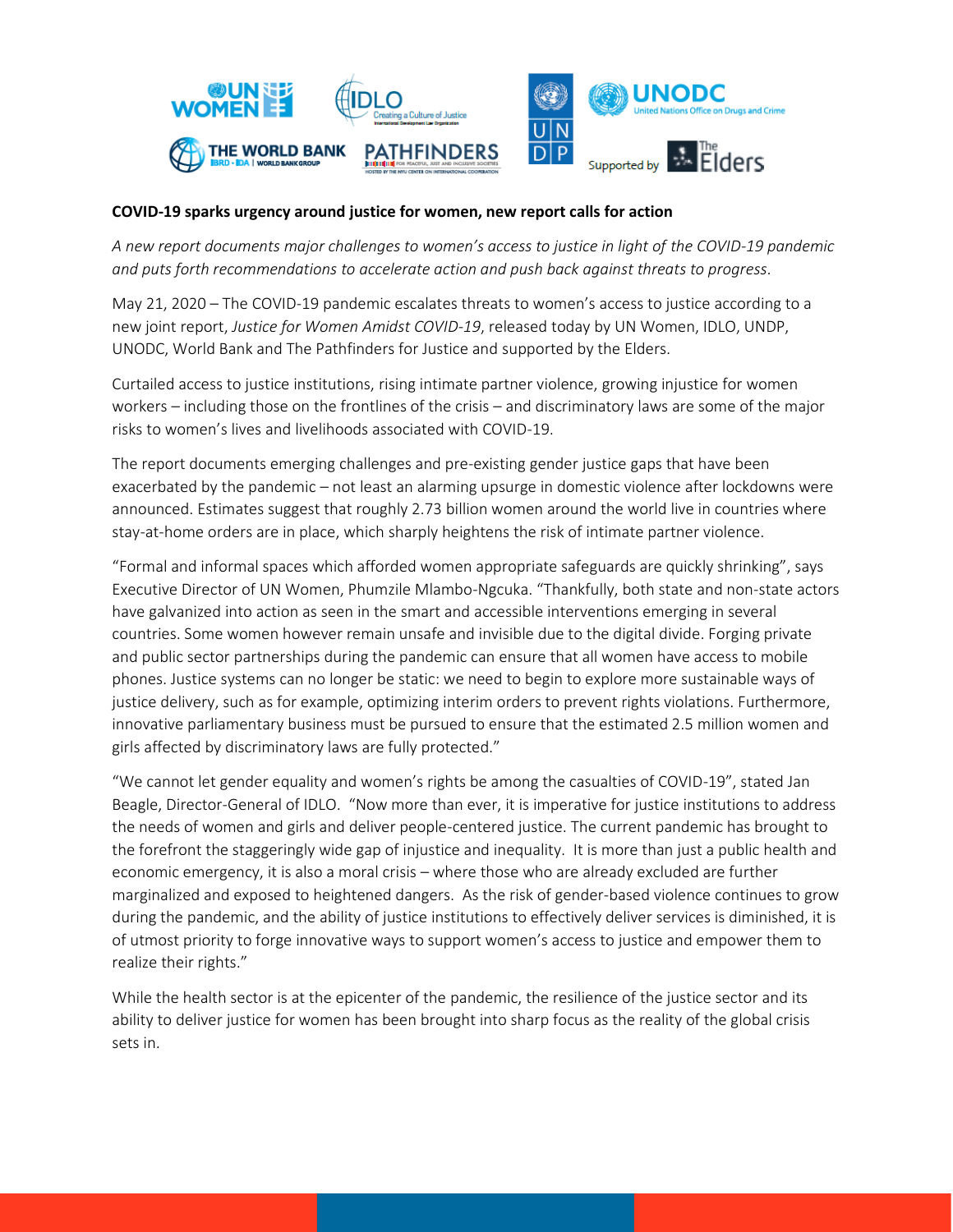

There is serious concern that gains made on gender equality will be rolled back, including through delays in reversing discriminatory laws, the enactment of new laws and the implementation of existing legislation.

The crisis particularly affects vulnerable groups of women, including those who are forcibly displaced, deprived of liberty or lack a legal identity, and the impact is compounded by the digital divide according to the report.

At a time when digital connectivity is more important than ever to access life-saving information and justice services, women are 20 per cent less likely to own a smartphone and 20 per cent less likely to access the internet from mobile phones than men, bringing into question the extent to which violations of women's rights can be addressed during the pandemic.

The report cautions that if urgent action is not undertaken, the effects of COVID - 19 are likely to derail the fragile progress made towards the implementation of the 2030 Agenda for Sustainable Development, including SDGs 5 on gender equality and 16 on peaceful, just and inclusive societies.

As the international community races to respond to the risks of a slowdown in the wake of the pandemic, the report presents a global synthesis of the state of justice systems in connection with women's justice needs and highlights innovative interventions underway in many parts of the world.

Calling for a fresh wave of momentum, *Justice for Women Amidst COVID-19* urges justice leaders and all stakeholders to take action to increase justice for women and girls during the global health emergency.

"Countries have saved lives by shutting down economies to prevent the spread of COVID-19 but we now need concerted action to ensure that they do not lose hard-won development gains," said UNDP Administrator, Achim Steiner. "As the United Nations moves quickly to support the socio-economic recovery of countries around the world, it is crucial that we have a better understanding of where support is needed most – particularly when it comes to access to justice for women."

Liv Tørres, Director, Pathfinders for Peaceful, Just and Inclusive Societies states: "Without decisive action, the meagre progress we have made on women's rights and gender equality over the past decades will be undermined. The justice gap for women is growing in the context of the COVID-19 pandemic. We see an increase in the number of justice problems that women face, due to lockdowns and economic hardship. Simultaneously, the capacity to resolve these justice problems is decreasing. The pandemic is making our gender disparities abundantly clear, reinforces them but also shows us how they can be rectified by policy action. This report is a call for action."

"COVID-19 is public health crisis as well as a socio-economic catastrophe," says Graça Machel, Deputy-Chair of The Elders and Founder of The Graça Machel Trust. "It exacerbates existing gender inequalities and undermines women's rights and liberties. Women's voices and leadership must be at the core of the response to the pandemic and beyond. This new report sets out important findings and recommendations which I urge the highest levels of political power to take seriously."